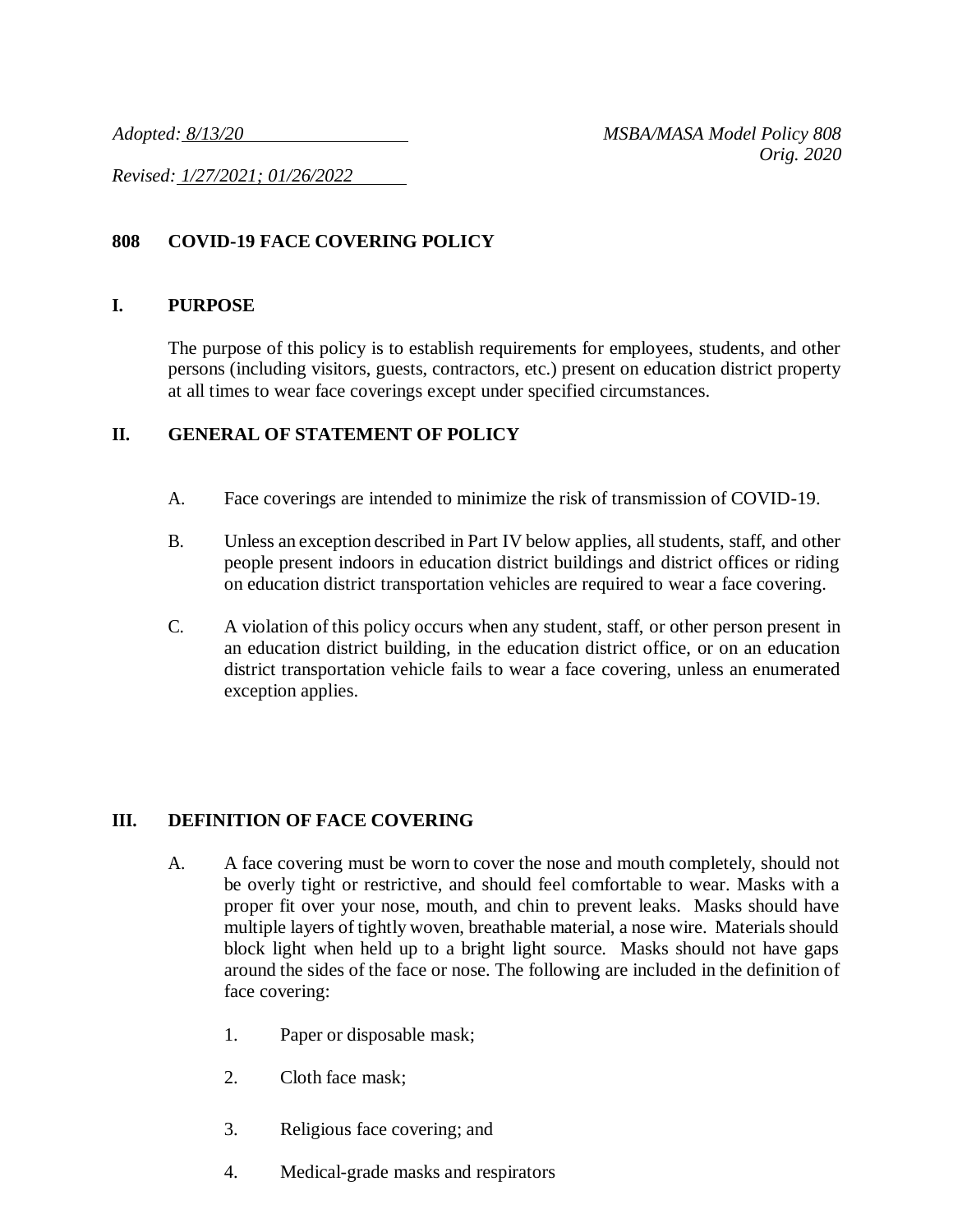- B. A face shield is a clear plastic barrier that covers the face and allows visibility of facial expressions and lip movements for speech perception. A face shield should extend below the chin anteriorly, to the ears laterally, and there should be no exposed gap between the forehead and the shield's headpiece.
- C. Masks that incorporate a valve designed to facilitate easy exhaling, mesh masks, or masks with openings, holes, visible gaps in the design or material, or vents are not sufficient face coverings because they allow exhaled droplets to be released into the air.

### **IV. EXCEPTIONS AND ALTERNATIVES; TEMPORARY REMOVAL OF FACE COVERING**

- A. Face coverings should not be placed on anyone under age 2, anyone who has trouble breathing or is unconscious, anyone who is incapacitated or otherwise unable to remove the face covering without assistance, or anyone who cannot tolerate a face covering due to a developmental, medical, or behavioral health condition.
- B. A face shield may be used as an alternative to a face covering in the following situations:
	- 1. A student in grades kindergarten through eighth grade may wear a face shield when wearing a face covering is problematic.
	- 2. A teacher of any grade level may wear a face shield when wearing a face covering may impede the educational process.
	- 3. Staff, students, or visitors who cannot tolerate a face covering due to a developmental, medical, or behavioral health condition may wear a face shield instead of a face covering.
	- 4. Staff providing direct support student services may wear a face shield instead of a face covering when a face covering would impede the service being provided.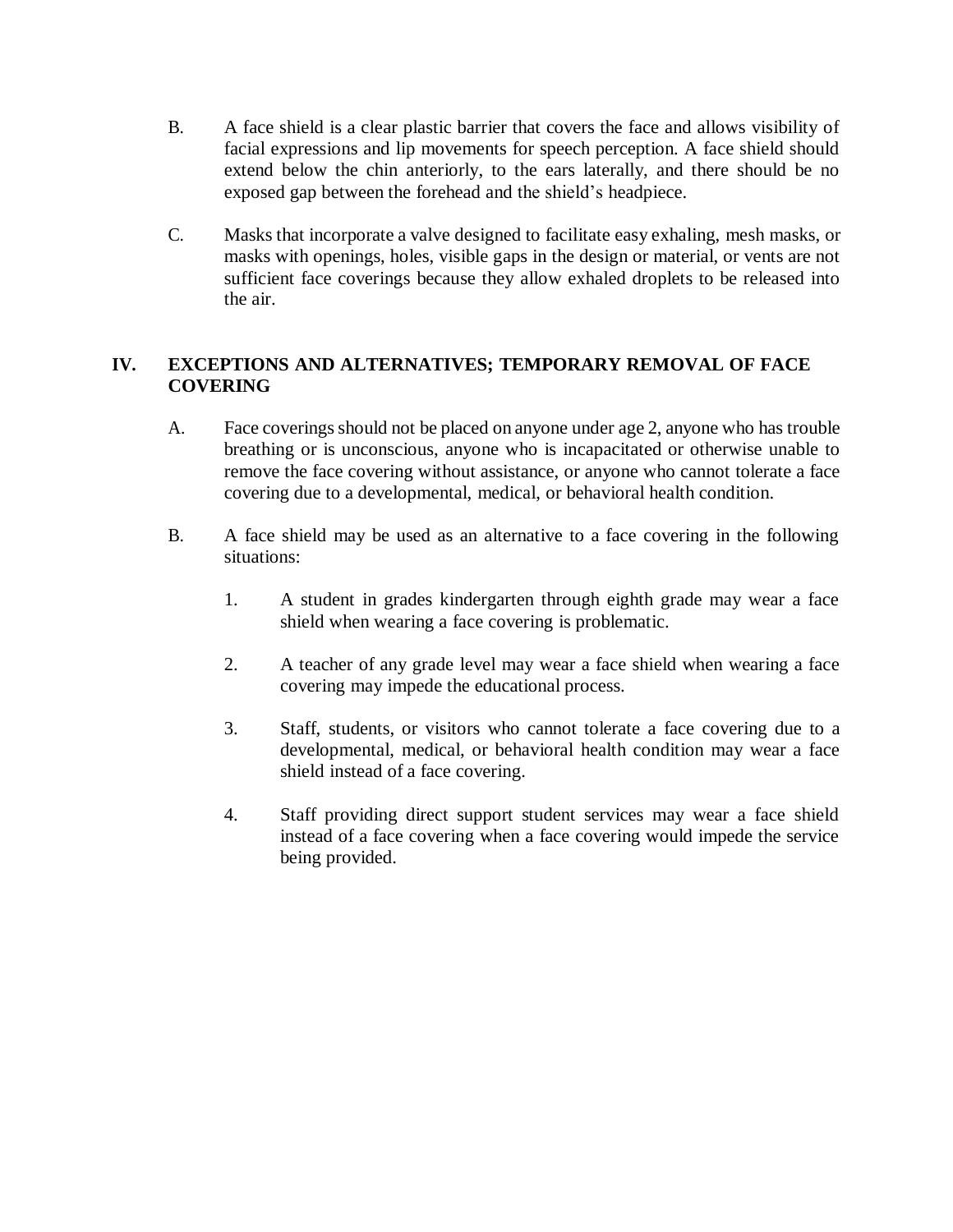- C. Staff, students, and other people present in education district buildings or in district offices may temporarily remove their face covering or face shield in the following situations:
	- 1. When engaging in classes, activities, or recess conducted outdoors, though people participating in these activities should maintain six feet of distance to the extent possible; (Note: If classes, activities or recess are conducted indoors, masks must be worn).
	- 2. During specific activities that the Minnesota State High School League has identified as exception to mask/face covering requirements.
	- 3. While receiving a service, including nursing, medical, or personal care services, that cannot be performed or is difficult to perform when the individual receiving the service is wearing a face covering;
	- 4. Pre-kindergarten students age 5 years and younger participating in programming in an education district building or district office;
	- 5 When the wearer needs to remove their face covering to eat or drink, thoughcare should be taken to maintain as much space as possible between peoplewhile doing so;
	- 6. During indoor practices or performances involving singing, acting, public speaking, or playing musical instruments where a face covering cannot be used while playing the instrument, though people participating in these activities should maintain six feet of distance to the extent possible;
	- 7. When required by education district staff for the purposes of identification;
	- 8. Staff working alone in their offices, classrooms, vehicles, or job locations that have no person-to-person interaction;
	- 9. Staff working in communal spaces that have barriers such as Plexiglas or cubicle walls between employees that are above face level; or
	- 10. When communicating with a person who is deaf or hard of hearing or has a disability, medical condition, or mental health condition that makes communication with a face covering difficult, provided that social distancing is maintained to the extent possible.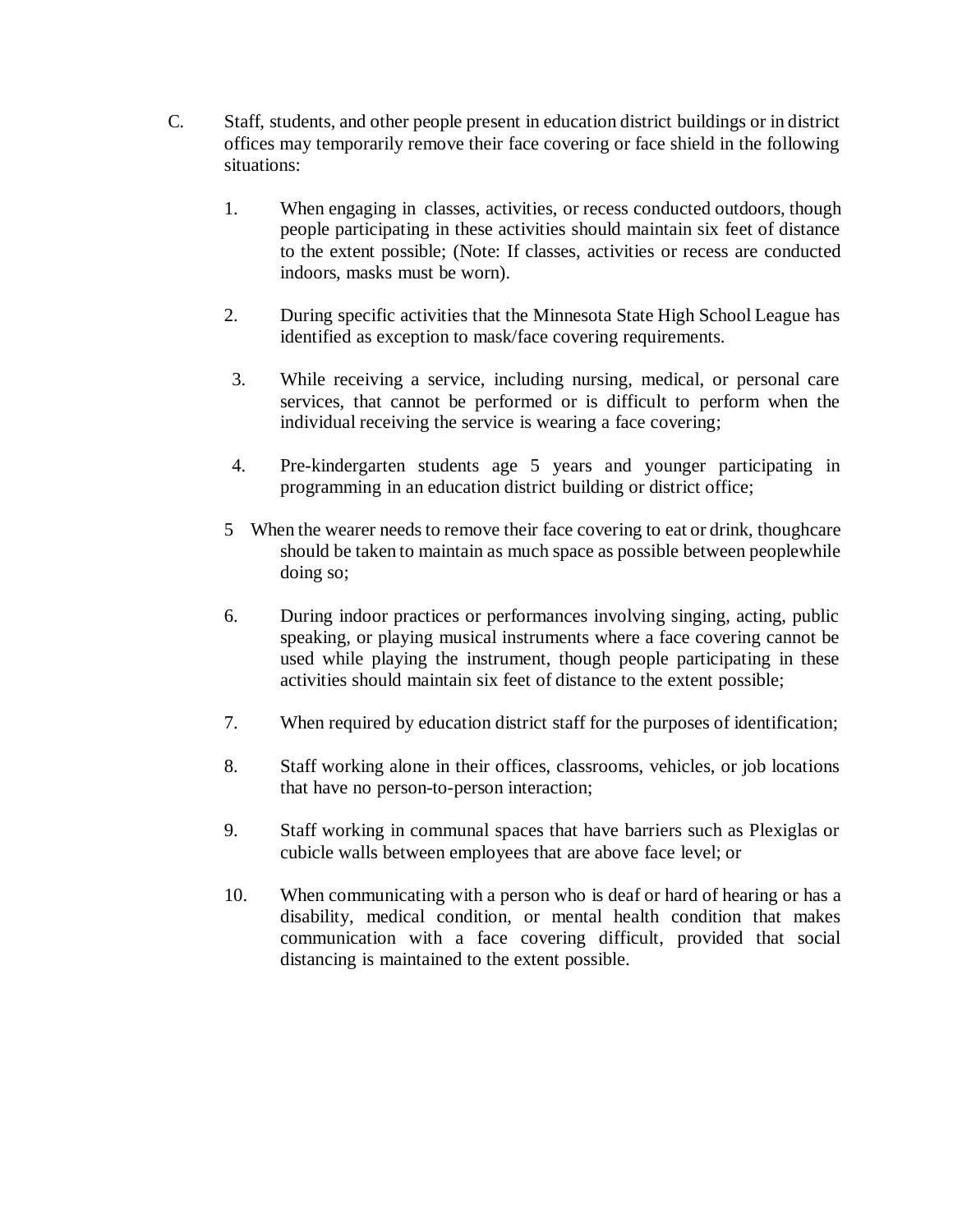### **V. IMPLEMENTATION**

- A. This policy will be conspicuously posted in each education district building and administrative office and communicated to students, staff, families, and potential visitors to the education district building.
- B. The education district will provide face coverings and/or face shields to employees and students. Employees and students may choose to wear their own face covering as long as it covers the nose and mouth. To the extent practicable, the education district will maintain an extra supply of face coverings for people who forget to bring their face covering.
- C. The education district will teach and reinforce the use of face coverings and/or face shields for students and staff throughout the education district day, including on transportation vehicles, inside education district buildings, and generally when on education district grounds.
- D. Individuals who cannot tolerate a face covering due to a medical condition or disability related condition may be permitted to utilize alternative options such as a face shield or other reasonable accommodation. The Executive Director or designee shall have discretion to determine whether an employee, parent, or community member qualifies for a reasonable accommodation and the accommodation to be provided. For a student with a medical condition or disability, the student's education team (i.e. IEP team, Section 504 team, health plan team) will determine whether the student qualifies for a reasonable accommodation and the accommodation to be provided. As a condition to granting a reasonable accommodation, the education district will require an individual to provide a physician's note from a licensed medical physician, medical doctor, physician's assistant, or licensed nurse practitioner. Requests for reasonable accommodations from the face covering requirement shall be assessed on a case-by-case basis in accordance with applicable federal and state law.
- E. All face coverings shall meet the requirements of applicable dress code policies and/or codes of conduct. To the extent the face covering requirements of this policy conflict with MSBA ModelPolicy 504 – Student Dress and Appearance, this Policy shall control.
- F. The education district will make available distance learning to its enrolled students who may be medically vulnerable or otherwise unwilling to return to in-person or hybrid learning.

## **VI. ENFORCEMENT; CONSEQUENCES FOR NON-COMPLIANCE**

- A. In order to promote the health and safety of employees, students and members of the community, and make available a safe environment that is conducive to learning, compliance with this policy is necessary.
- B. Employees who fail or refuse to comply with this policy may be subject to